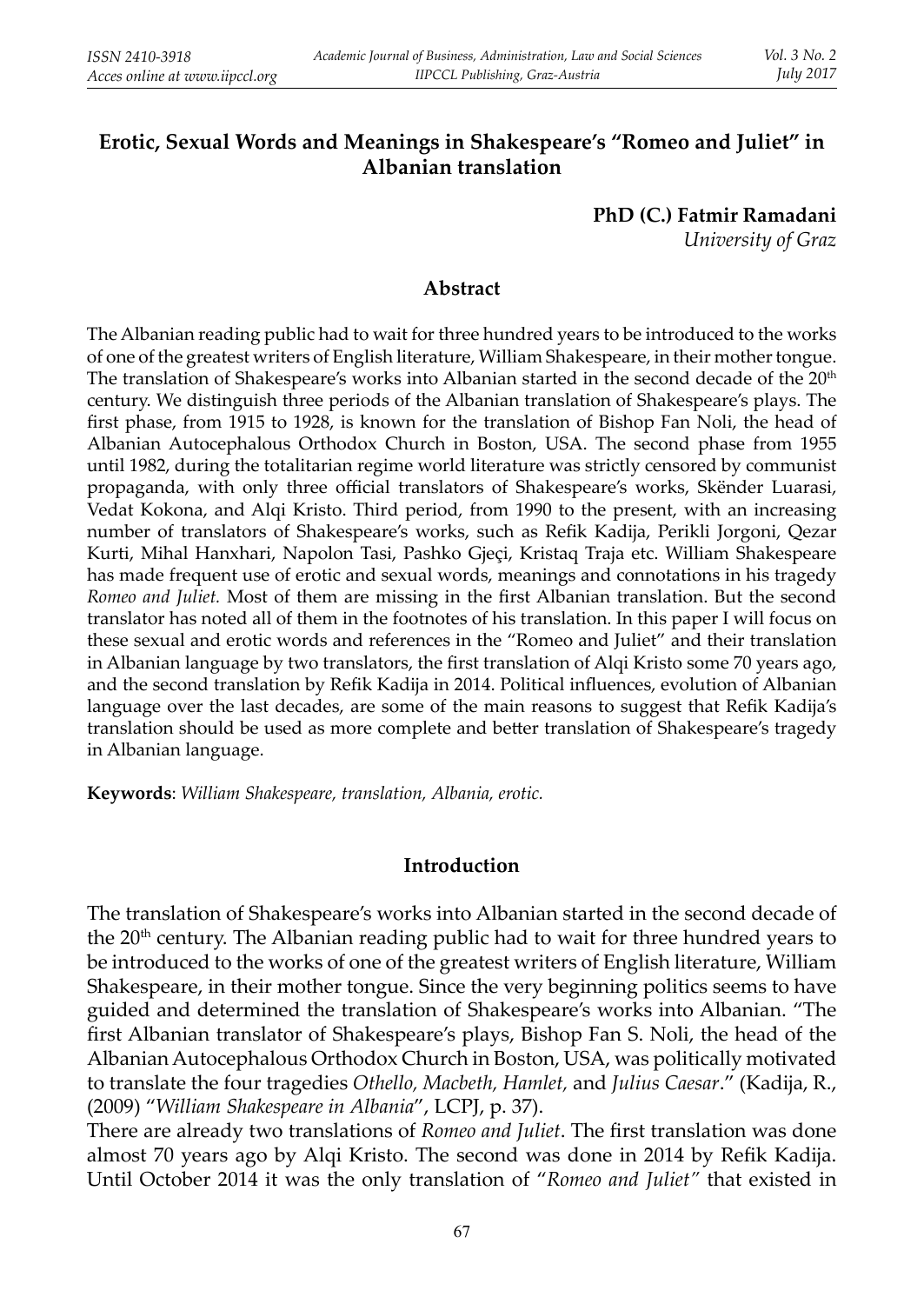Albanian. Although A. Kristo was not an English graduate and was basically selftaught in English, this first translation has certainly undeniable merits. The Albanian text was used for reading by the university students for several decades. It was used as the basic text for the production of this tragedy on stage.

## **Erotic and sexual words**

William Shakespeare has made frequent use of erotic and sexual words, meanings and connotations in his tragedy *Romeo and Juliet*. Most of them are missing in the first Albanian translation. But the second translator has noted all of them in the footnotes of his translation.

Based on authorized editions of the  $21<sup>st</sup>$  century, the second translator R. Kadija has provided a lot of explanatory notes of erotic or sexual connotations and meanings, which exist in the English text but were missing in the first Albanian translation of this tragedy. They are mostly evident in the speeches of Mercutio and the Nurse, particularly in the dialogue between them (II, iv) as well as in the conversation between Mercutio and Benvolio (II, i), but also Nurse's words in Juliet's chamber  $((IV, V),$  in the dialogue between the servants Gregory and Sampson  $(I, i)$ , in the conversation among Mercutio, Benvolio and Romeo with frequent word-play, puns suggesting male and female privates and sexual acts (II, iii), etc.

Kadija: Nga ogurzezat gjenitale të dy familjeve rivale Lindi një çift fatkeq me dashuri pakufi. (Prologu, I)

Kadija: (Samson): Unë godas shpejt po të më ngacmojnë. [alludes to "make quick  $sex''$ ](I, i)

Kadija: (Samson): ... gratë e tij do t'i ngjesh pas murit. (for sex)  $(I, i)$ 

Kadija: (Samson): Po, kokat e vajzave ose cipën e virgjërisë së tyre; merre me cilin kuptim të duash. (I, i). In the conversation between Gregory and Samson there is a world play for maidenheads and heads of the maids, referring to sex.

Kadija: (Samson): Mua do të më ndjejnë, sa të jem në gjendje të qëndroj në këmbë. Dhe dihet se <u>unë jam një goxha copë mishi.</u> (I, i) (Alluding to sexual activity; and the underlined words suggest 'a man with a big sexual organ')

Kadija: (Gregor): ... merluc i thatë meaning 'a man with a small sexual organ'. (I, i)

Kadija: (Gregor) ... Nxirre veglën. (It is a wordplay suggesting to take out the sword and the penis. (I, i) In the dialogue between Samson and Gregor (I, i) there is repeated wordplay for penis.

Kadija: (Romeo): Brengat e mia më rëndojn' thellë në shpirt Të cilat do t'i shtosh duke i ngjeshur fort Pas tuajave… (I, i) [ Romeo's words 't'i shtosh' (wilt propagate') mean "will multiply" (probably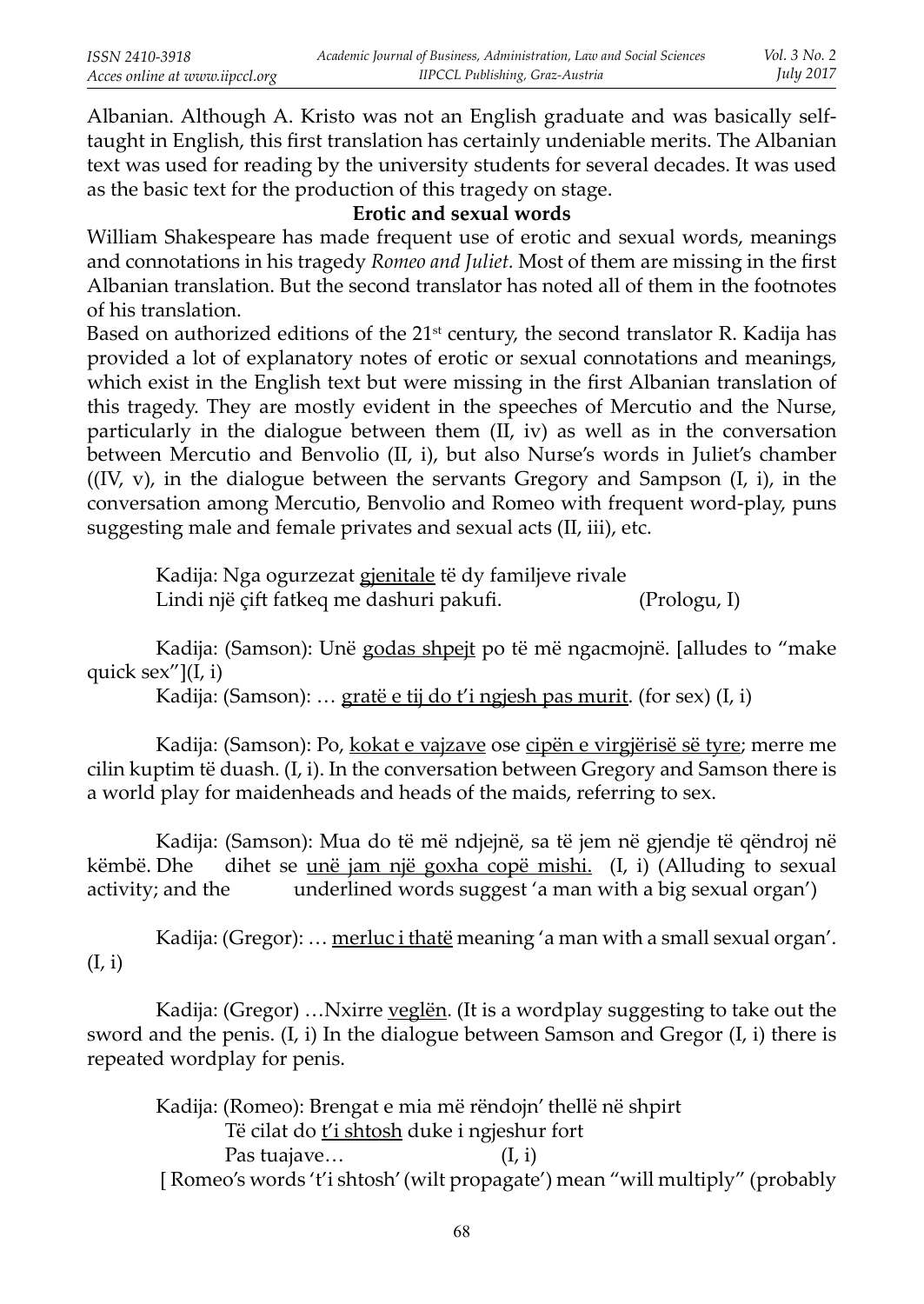with the suggestion of sexual reproduction)

Kadija: (Benvolio): Mor vëlla, një shenjë e bukur gjuhet më lehtë. [Here in the dialogue between Romeo and Benvolio"shenjë e bukur" ("fair mark") refers to an "unobstructed target", "attractive vagina".] (I, i)

Kadija: (Romeo): . . . ajo nuk mund të gjuhet Me shigjet' të Kupidit, ka trutë e Dianës; S'e fut dot në lak me fjalë dashurie, As nuk e mbërthen dot me sy sulmues, Nuk ia hap shalët arit që mposhtë shënjtorët. (I, i)

 [Here "shigjet' të Kupidit" (Cupid's arrow) is a wordplay for fallacism. And "trutë e Dianës" (Diane's wit) probably is a wordplay for genital organs. Whereas Romeo's words "Nuk ia hap shalët arit" shows clearly that the woman he loves does not sell herself for gold].

Kadija: (Taja): Kur të kuptosh më shumë, do të biesh në shpinë. (I, iii)

 Here Nurse's words "do të biesh në shpinë" ("Thou wilt fall backward") refers clearly to lying on one's back for sex.] The Nurse also links love and sex throughout the play. This is more marked when she finds out Juliet is to marry Romeo. We can see how excited she is about the physical opportunity for Juliet because she comments immediately on Romeo's physical traits. "...His face be better than any man's". This has links with Mercutio when he talks about Rosaline. Although both Mercutio and the Nurse refer to the sexual act, the Nurse's language is crude and lacks the refinement of Mercutio's wit. Here Shakespeare presents to us a member of the lower classes, deprived from a formal education.

Mercutio: *I conjure thee by Rosaline's bright eyes,*

 *By her high forehead, and her scarlet lip,* By her fine foot, straight leg, and *quivering thigh*,  *And the demesnes that there adjacent lie.* (II, I, 19 – 22)

Kadija: *Të lutem për syt'e ndritshëm t'Rozalinës*,  *Për ballin e lartë, buzën si qershia, Për këmbën e hij shme, kërcikun e drejtë, Për kofshët fërgëlluese dhe për pronat E bukura që ajo fsheh aty afër.* [Here the word *"pronat" ("demesnes")* alludes to the vaginal zone.]

 Mercutio: *And, to sink in it, should you burden love; Too great oppression for a tender thing.* Romeo: *Is love a tender thing? It is too rough, Too rude, too boist'rous; and it prickis like thorn.* Mercutio: *If love be rough with you, be rough with love; Prick love for pricking, and you beat love down.* (I, iv, 21 – 26)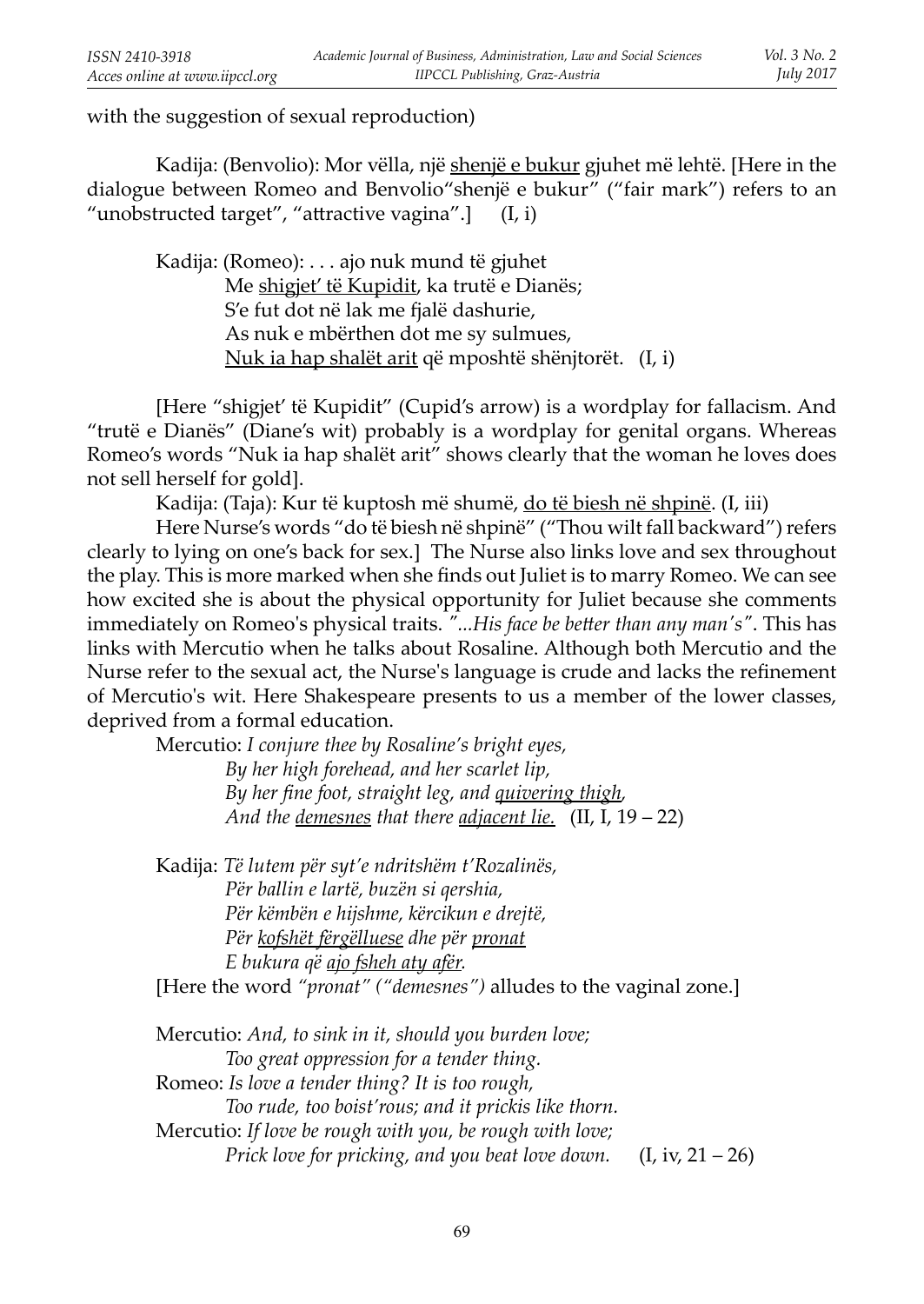Kadija: (Merkuti): Duhet të biesh mbi të për t'u zhytur aty; Shtypje e madhe për një gjë aq të butë. (Romeo): Gjë e butë qenka dashuria? E ashpër Është, e dhunshme, gjë e gjallë, ngulet si gjëmb. (Merkuti): Po qe e ashpër me ty dashuria, bëhu dhe ti i ashpër, Çpoje dashurinë, po të çpoi, dhe ti e mund atë.

Here in the dialogue between Romeo and Mercutio there are frequent references to sexual intercourse. In his expression "Duhet të biesh mbi të. . . gjë aq e butë" ("And to sink . . . tender thing" ) Mercutio alludes to the idea that by "sinking" sexually in his lover, he must burden her with his body and if he loses his erection during the intercourse, he will disappoint her. And to be rude ("Është e dhunshme") means 'to cause pain, to be painful. The words "ngulet si gjëmb" ("it prick like thorn") is a wordplay for the sense of penetration, for pricking like the vulgar word for "penis". When Mercutio says to Romeo that he should "prick love for pricking" ("Cpoje dashurinë, po të çpoi"), that he should be rough, penetrate sexually, stimulate sexually, i.e. masturbate. And finally, his last words "ti e mund atë" ("and you beat love down") suggest that he finally triumphs over love and is relieved from erection. Romeo's emotional expression in Shakespeare's work is another wordplay when, he feels 'bound' to make affected gestures which show how sorry for himself he is; he cannot eat for his lovesickness ('kept without my food') and is desperate for some resolution to his 'misery'(Cash, P. (2013) "*Romeo and Juliet*", English Association Shakespeare bookmarks, no.6, pg.6).

Kadija: (Romeo): Ta gudulisim me thembra parketin e pandjeshëm. (I, iv) [The word "gudulis" ("Tickle") is a wordplay suggesting" sexual stimulation".]

Kadija: (Romeo): Pusho, pusho, Merkut, pusho! Ti flet për  $\frac{agg i}{e}$ . (I, iv) [Here the word "asgjë" ("nothing") is a wordplay for 'vagina'.]

 *Kadij a: (Merkuti): Po t'i ngre një xhind në rrethin e dashnores Të një lloji të rrallë: aty të qëndrojë Gjersa ajo si me magji ta ketë ulur.* (II, i)

 Here Mercutio's words *"t'i ngre një xhind në rrethin e dashnores"* (*"raise a spirit in his mistress's circle"*) refers to the erection of the penis and the word "rreth" ("circle") is the magic circle of vagina.

Kadija: (Merkuti): Po qe e verbër dashuria, nuk <u>qëllon</u>

 *Në shenjë. Tani ajo rri nën një mushmollë, Dhe lutet ta ket' dashnoren si frut i saj, Siç i thonë vashat frutit kur qeshin vetëm.— O, Romeo, sikur t'ish, O, t'ishte ajo Një bythë e hapur, e ti një dardhë e gjatë!* (II, i)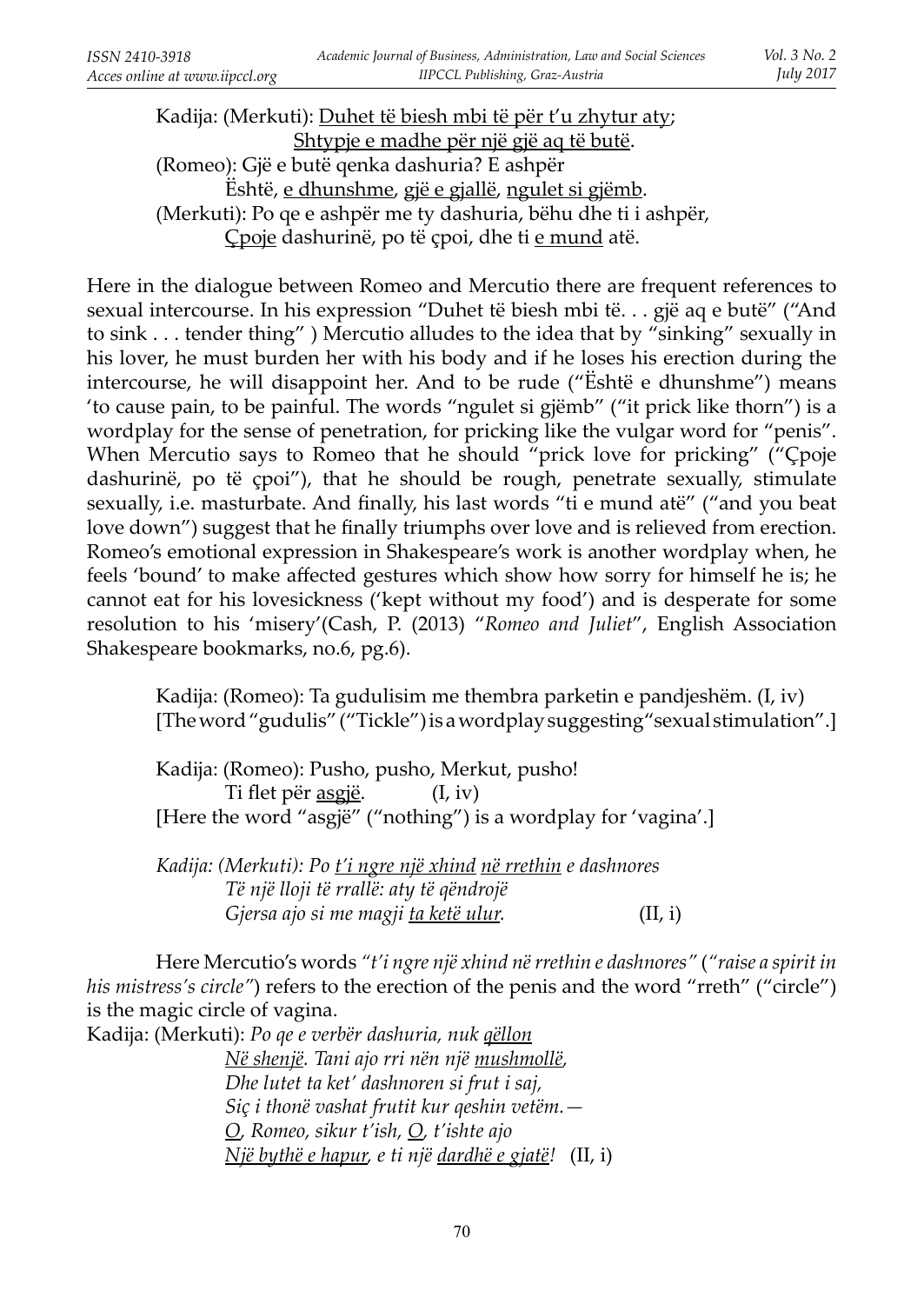Mercutio: For this drivelling love is like a great natural, That runs lolling up and down to hide his bauble In a hole (2.iv.79-81) In this example, the word bauble has two meanings. One is a short stick and the other meaning is penis.( Ghanoni, A. R, (2012)*"Sexual Pun: A case study of Shakespeare's Romeo and Juliet"*, Cross-cultural Communication, Vol.8, no.2, pg.95).

Mercutio's words "qëllon në shenjë" ("hit the mark") mean "enter inside vagina'. The fruit of "mushmollë" (medlar tree) is a slang term for 'vagina'. The letter " $O$ " is a wordplay for the word 'vagina', whereas "bythë e hapur" (an open arse) refers to the medlar fruit with an obvious sexual sense. The word "dardhë e gjatë", which in the English original is used "a pop'rin pear," is an elongated kind of pear from Poperinge in Flanders, northern Belgium. It is also known as "dardhë mjekërprifti" ('priestbeard pear'). Here it is used as a slang term for penis.

Kadija: (Merkuti): *I shtrydhur fare, si saragë e thatë. O mish, mish njeriu, si qenke bërë si peshk!* (II, iii)

Mercutio continues using vulgar words. The words "saragë e thatë" ("dried herring") means 'withered penis'; "mish njeriu" (flesh) plays on sense of the terms 'penis' and 'erection'; and the comparison "si peshk" (like a fish, fishified) sexually consumed, impotent, cannot leave the vagina of his lover. Mercutio continues to refer to Romeo as being sexually exhausted.

## **Conclusions**

Although Albanian reading public had to wait for three hundred years to be introduced to Shakespeare's works in mother tongue and involvement of several translators in this undertaking, they have undeniable merits for presentation of the bard's work to Albanian reading public. In this paper I was focused in brining and comparing the use of sexual and erotic words in Shakespeare's "Romeo and Juliet" and how they were rendered in Albanian language. The tragedy was initially translated by Alqi Kristo some seventy years ago, and with evolution of Albanian language, appeared the need for retranslation of the tragedy, identifying and correcting many aspects of the first translation. The second translator, Refik Kadija has provided a lot of explanatory notes of erotic or sexual connotations and meanings, which exist in the English text but were missing in the first Albanian translation of this tragedy. They are mostly evident in the speeches of Mercutio and the Nurse, particularly in the dialogue between them (II, iv) as well as in the conversation between Mercutio and Benvolio  $(II, i)$ , but also Nurse's words in Juliet's chamber  $((IV, v)$ , in the dialogue between the servants Gregory and Sampson (I, i), in the conversation among Mercutio, Benvolio and Romeo with frequent word-play, puns suggesting male and female privates and sexual acts (II, iii), etc. The Nurse also links love and sex throughout the play. This is more marked when she finds out Juliet is to marry Romeo. We can see how excited she is about the physical opportunity for Juliet because she comments immediately on Romeo's physical traits. "...His face be better than any man's". This has links with Mercutio when he talks about Rosaline. Although both Mercutio and the Nurse refer to the sexual act, the Nurse's language is crude and lacks the refinement of Mercutio's